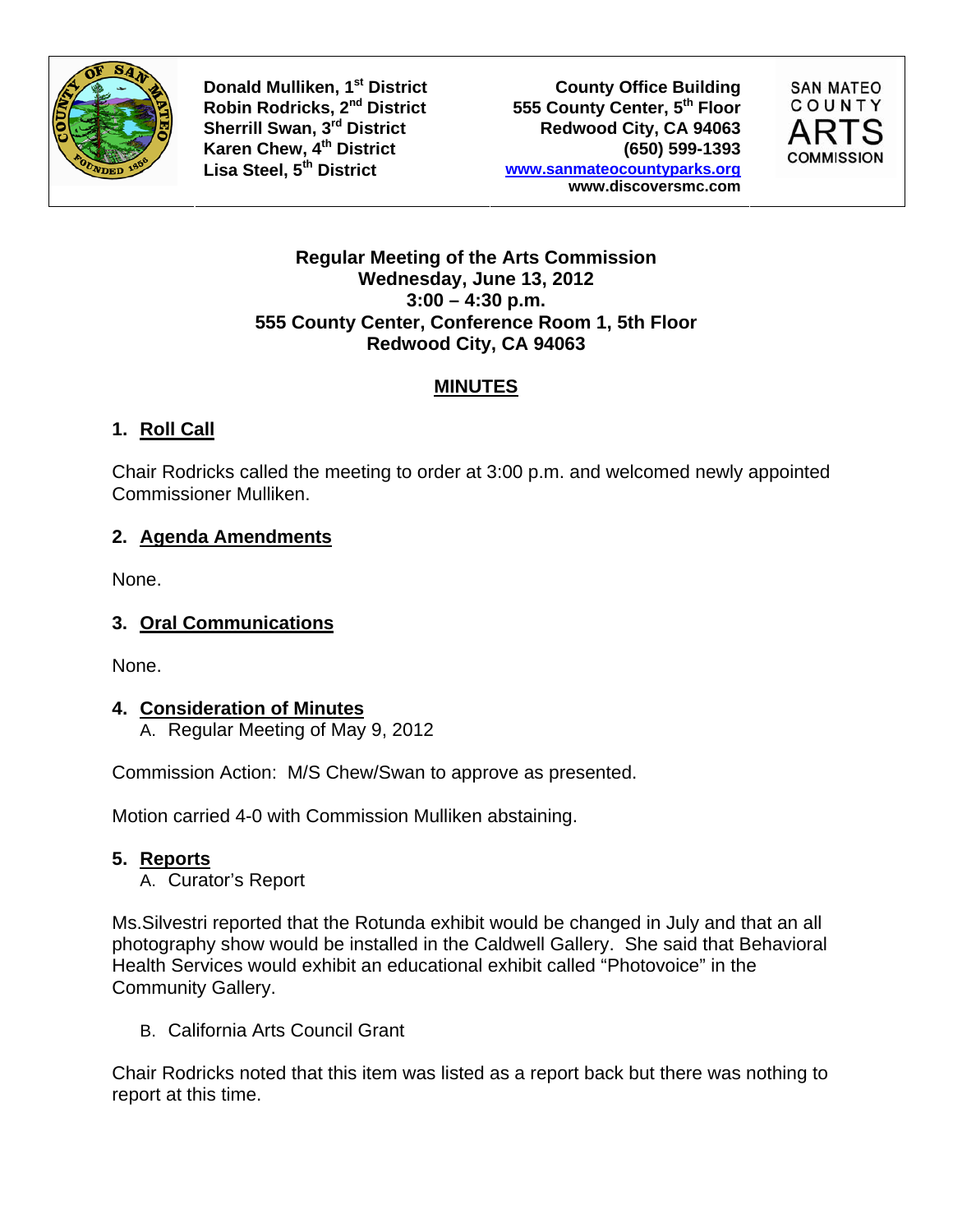C. DiscoverSMC Report for May 2012

The Commission discussed some ideas about website presence for the arts. Chair Rodricks said she would contact the County's Public Information Officer about the possibility of doing a Wiki page for the arts. She suggested that a link could be created from a Facebook page to the Wiki page and other arts links.

#### **6. Action Items**

A. Review and Adopt Proposed FY2012/13 Arts Commission Budget

Commissioner Swan asked about the Grants Program and Workshop Manager. Commissioner Steel said the intent was to get the request for proposals out August 1. Commissioner Mulliken asked for more information. Chair Rodricks explained that the Commission based on the Five-Year Strategic Plan that was the next item for adoption on the agenda intended to contract a part-time person to manage a grants program and workshops using funding that previously had been used for an Artsopolis agreement.

Commission Action: M/S Swan/Steel to adopt the proposed FY 2012-13 Arts Commission budget as presented with two options one of which is contingent upon grant funding from the California Arts Council (to be determined September 2013) and the other option which does not include that grant funding amount.

Motion carried 5-0.

B. Review and Adopt Strategic Plan

Commissioner Mulliken asked if the Strategic Plan were adopted whether it could be unadopted if it did not work. He said that sometimes there is such a hurry to do a plan that the people a plan is supposed to serve are forgotten.

Commissioner Chew said that this was an action plan and that in fulfilling it the Commission would be building credibility.

Commission Action: M/S Chew/Swan to adopt the Strategic Plan for 2012-2017 as written.

Motion carried 5-0.

C. Review and Approve Draft Request for Proposal for Grants and Workshop Manager

Superintendent Lockman said that the Commission was looking for a consultant to provided services. He said that the Department of Public Works uses a particular boilerplate for request for proposals and what had been developed by Commissioners Rodricks and Steel with whatever changes the Commission made at this meeting would be dropped into that template and brought back for the Commission's approval at its next meeting.

Discussion ensued on what types of grants the contractor would manage with that being defined as technical assistance and program grants and arts educator innovation